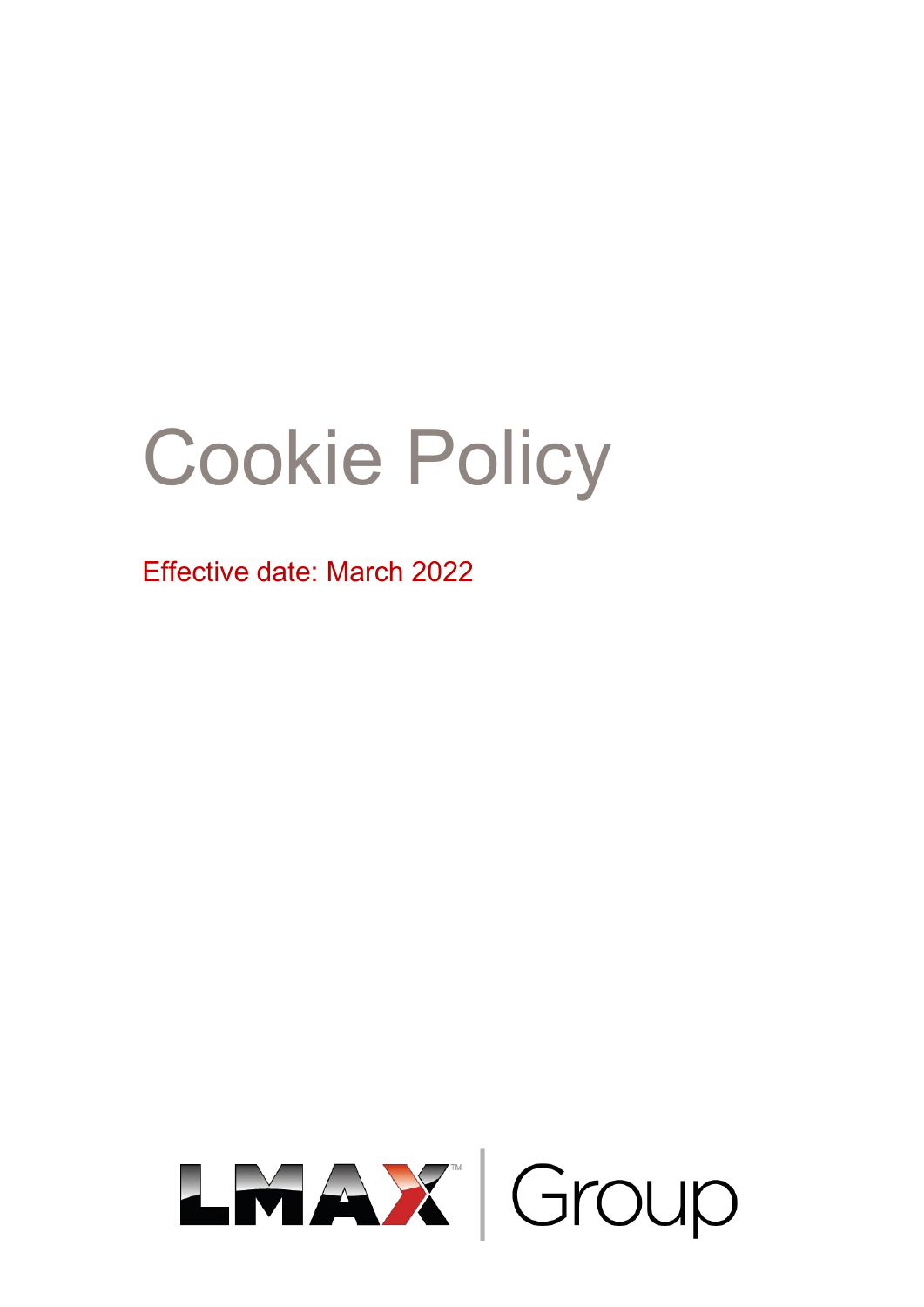

## **LMAX GROUP COOKIE POLICY**

## **1. INTRODUCTION**

This Policy applies to all entities within the LMAX Group ("**we**", "**us**", "**our**", "**ours**", "**ourselves**" or "**LMAX Group**" as appropriate) and sets out how we use cookies when one or more of our entities deal with you.

LMAX Group respect your right to privacy and is committed to protecting it. Please read the following carefully to ensure you understand our views and practices regarding your personal data and the use of cookies when you deal with one or more entities in the LMAX Group.

By visiting our website, [www.LMAX.com,](http://www.lmax.com/) and any subdomains of this Website, you are accepting and consenting to the practices described in this Cookie Policy.

## **2. WHAT ARE 'COOKIES'?**

Cookies are small data files that are downloaded to a user's computer, phone or tablet when you visit a website. Most web browsers automatically accept cookies. They help website operators to, for example, recognise a user that has visited a website previously and to analyse behaviour in order to improve the user experience. Further details on the cookies used on our Website and their purposes are set out below.

## **3. WHAT COOKIES WILL BE USED AND FOR WHAT PURPOSE? Performance cookies**

In order to improve user experience on our Website, evaluate the performance of our content and fix technical issues or errors on pages or web forms we use performance and analytics tools, including from third parties, such as Google Analytics. These cookies collect information such as the number of user visits or returning visitors to a website. These cookies cannot however be used to identify a user and are used to generate aggregate data.

#### **Targeting or Marketing cookies**

As part of our marketing initiatives these cookies collect information about your browsing habits (e.g. which source a particular visit is coming from) and inferred interests in order to make advertising more relevant to you. They are also used to limit the number of times you see an advert, as well as to measure the effectiveness and performance of an advertising campaign. Some of these cookies are placed by our third-party advertising networks. They remember the other websites that you visit and this information is shared with third-party organisations, for example advertisers.

#### **Strictly necessary cookies**

These cookies are essential in order to enable you to browse our Website and use its features. The information collected by these cookies relate to the operation of our Website, for example to authenticate you securely onto our Website and to verify that you are still connected to our Website in order to keep your session stable until you sign out.